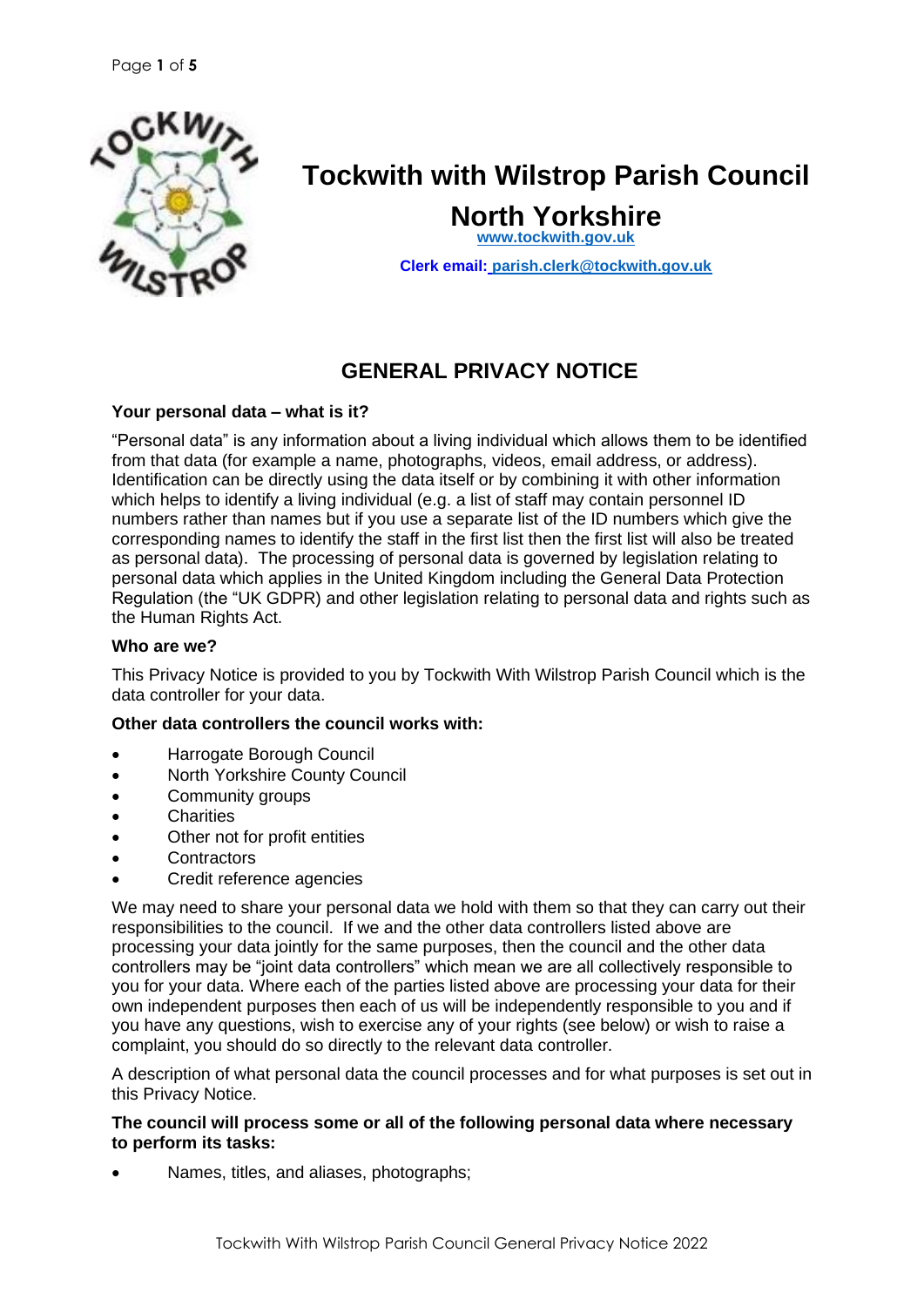- Contact details such as telephone numbers, addresses, and email addresses;
- Where they are relevant to the services provided by a council, or where you provide them to us, we may process information such as gender, age, marital status, nationality, education/work history, academic/professional qualifications, hobbies, family composition, and dependants;
- Where you pay for activities such as use of a council hall, financial identifiers such as bank account numbers, payment card numbers, payment/transaction identifiers, policy numbers, and claim numbers;
- The personal data we process may include sensitive or other special categories of personal data such as criminal convictions, racial or ethnic origin, mental and physical health, details of injuries, medication/treatment received, political beliefs, trade union affiliation, genetic data, biometric data, data concerning and sexual life or orientation.

#### **How we use sensitive personal data**

- We may process sensitive personal data including, as appropriate:
	- information about your physical or mental health or condition in order to monitor sick leave and take decisions on your fitness for work;
	- your racial or ethnic origin or religious or similar information in order to monitor compliance with equal opportunities legislation;
	- in order to comply with legal requirements and obligations to third parties.
- These types of data are described in the GDPR as "Special categories of data" and require higher levels of protection. We need to have further justification for collecting, storing and using this type of personal data.
- We may process special categories of personal data in the following circumstances:
	- In limited circumstances, with your explicit written consent.
	- Where we need to carry out our legal obligations.
	- Where it is needed in the public interest.
- Less commonly, we may process this type of personal data where it is needed in relation to legal claims or where it is needed to protect your interests (or someone else's interests) and you are not capable of giving your consent, or where you have already made the information public.

#### **Do we need your consent to process your sensitive personal data?**

• In limited circumstances, we may approach you for your written consent to allow us to process certain sensitive personal data. If we do so, we will provide you with full details of the personal data that we would like and the reason we need it, so that you can carefully consider whether you wish to consent.

#### **The council will comply with data protection law. This says that the personal data we hold about you must be:**

- Used lawfully, fairly and in a transparent way.
- Collected only for valid purposes that we have clearly explained to you and not used in any way that is incompatible with those purposes.
- Relevant to the purposes we have told you about and limited only to those purposes.
- Accurate and kept up to date.
- Kept only as long as necessary for the purposes we have told you about.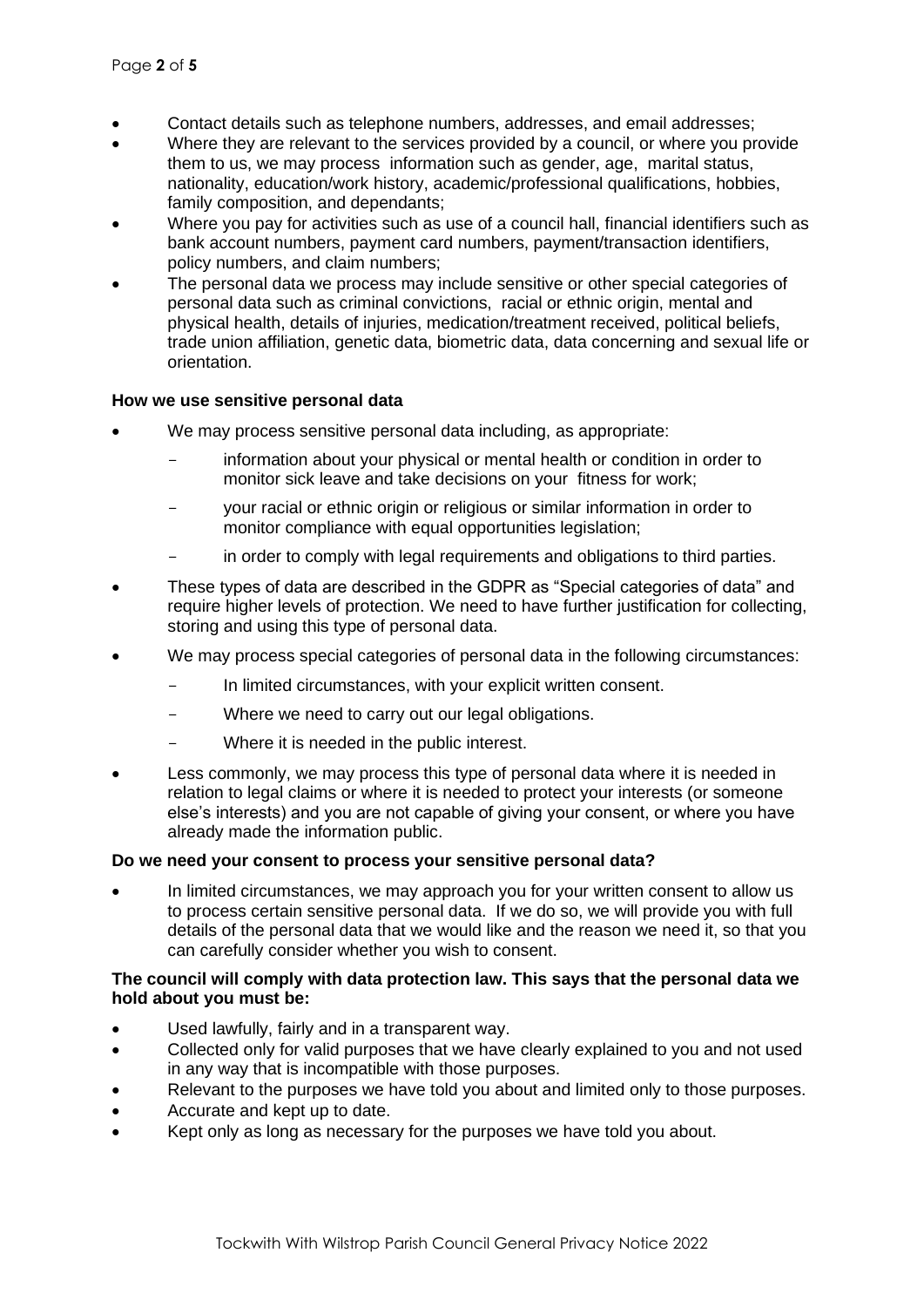• Kept and destroyed securely including ensuring that appropriate technical and security measures are in place to protect your personal data to protect personal data from loss, misuse, unauthorised access and disclosure.

#### **We use your personal data for some or all of the following purposes:**

- To deliver public services including to understand your needs to provide the services that you request and to understand what we can do for you and inform you of other relevant services;
- To confirm your identity to provide some services;
- To contact you by post, email, telephone or using social media (e.g., Facebook, Twitter, WhatsApp);
- To help us to build up a picture of how we are performing:
- To prevent and detect fraud and corruption in the use of public funds and where necessary for the law enforcement functions;
- To enable us to meet all legal and statutory obligations and powers including any delegated functions;
- To carry out comprehensive safeguarding procedures (including due diligence and complaints handling) in accordance with best safeguarding practice from time to time with the aim of ensuring that all children and adults-at-risk are provided with safe environments and generally as necessary to protect individuals from harm or injury;
- To promote the interests of the council:
- To maintain our own accounts and records;
- To seek your views, opinions or comments;
- To notify you of changes to our facilities, services, events and staff, councillors and other role holders;
- To send you communications which you have requested and that may be of interest to you. These may include information about campaigns, appeals, other new projects or initiatives;
- To process relevant financial transactions including grants and payments for goods and services supplied to the council
- To allow the statistical analysis of data so we can plan the provision of services.

Our processing may also include the use of CCTV systems for the prevention and prosecution of crime.

#### **What is the legal basis for processing your personal data?**

The council is a public authority and has certain powers and obligations. Most of your personal data is processed for compliance with a legal obligation which includes the discharge of the council's statutory functions and powers. Sometimes when exercising these powers or duties it is necessary to process personal data of residents or people using the council's services. We will always take into account your interests and rights. This Privacy Notice sets out your rights and the council's obligations to you.

We may process personal data if it is necessary for the performance of a contract with you, or to take steps to enter into a contract. An example of this would be processing your data in connection with the use of sports facilities, or the acceptance of an allotment garden tenancy

Sometimes the use of your personal data requires your consent. We will first obtain your consent to that use.

#### **Sharing your personal data**

This section provides information about the third parties with whom the council may share your personal data. These third parties have an obligation to put in place appropriate security measures and will be responsible to you directly for the manner in which they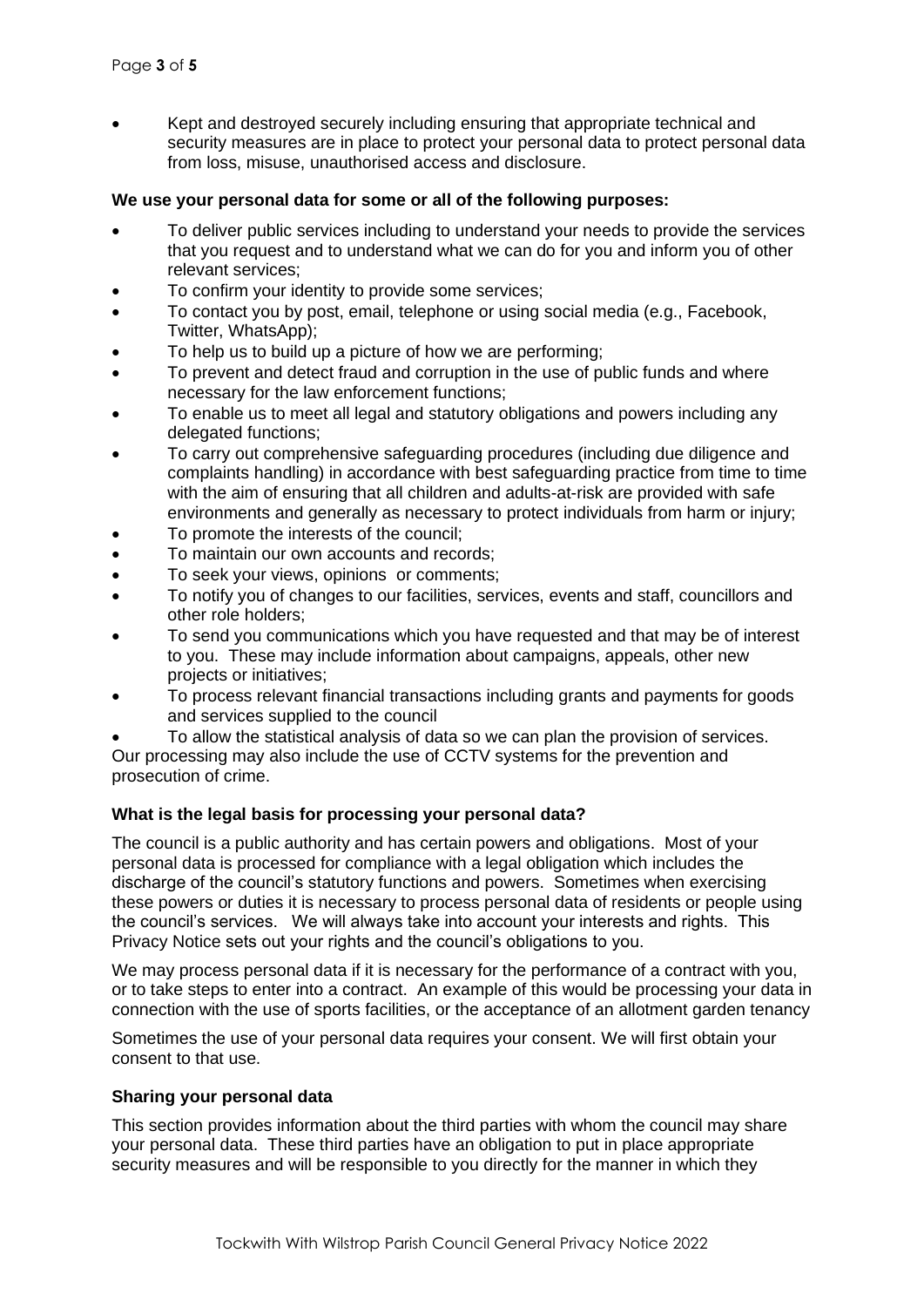process and protect your personal data. It is likely that we will need to share your data with some or all of the following (but only where necessary):

- The data controllers listed above under the heading "Other data controllers the council works with";
- Our agents, suppliers and contractors. For example, we may ask a commercial provider to publish or distribute newsletters on our behalf, or to maintain our database software;
- On occasion, other local authorities or not for profit bodies with which we are carrying out joint ventures e.g. in relation to facilities or events for the community.

# **How long do we keep your personal data?**

We will keep some records permanently if we are legally required to do so. We may keep some other records for an extended period of time. For example, it is currently best practice to keep financial records for a minimum period of 8 years to support HMRC audits or provide tax information. We may have legal obligations to retain some data in connection with our statutory obligations as a public authority. The council is permitted to retain data in order to defend or pursue claims. In some cases the law imposes a time limit for such claims (for example 3 years for personal injury claims or 6 years for contract claims). We will retain some personal data for this purpose as long as we believe it is necessary to be able to defend or pursue a claim. In general, we will endeavour to keep data only for as long as we need it. This means that we will delete it when it is no longer needed.

# **Your rights and your personal data**

You have the following rights with respect to your personal data:

When exercising any of the rights listed below, in order to process your request, we may need to verify your identity for your security. In such cases we will need you to respond with proof of your identity before you can exercise these rights.

- *1) The right to access personal data we hold on you*
- At any point you can contact us to request the personal data we hold on you as well as why we have that personal data, who has access to the personal data and where we obtained the personal data from. Once we have received your request we will respond within one month.
- There are no fees or charges for the first request but additional requests for the same personal data or requests which are manifestly unfounded or excessive may be subject to an administrative fee.
- *2) The right to correct and update the personal data we hold on you*
- If the data we hold on you is out of date, incomplete or incorrect, you can inform us and your data will be updated.

#### *3) The right to have your personal data erased*

- If you feel that we should no longer be using your personal data or that we are unlawfully using your personal data, you can request that we erase the personal data we hold.
- When we receive your request we will confirm whether the personal data has been deleted or the reason why it cannot be deleted (for example because we need it for to comply with a legal obligation).
- *4) The right to object to processing of your personal data or to restrict it to certain purposes only*
- You have the right to request that we stop processing your personal data or ask us to restrict processing. Upon receiving the request we will contact you and let you know